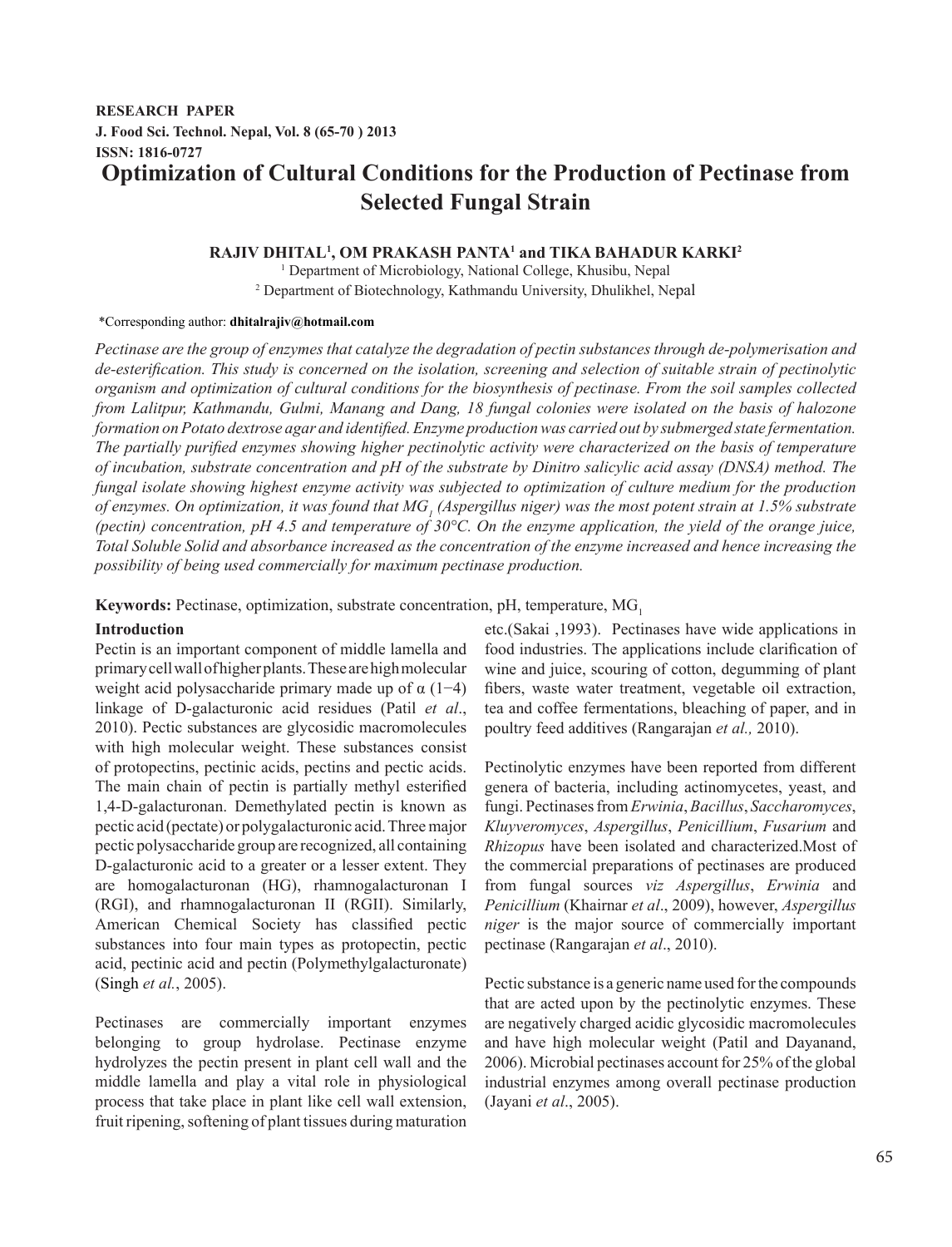There are multitudes of food and beverage industries in Nepal which require pectinase enzyme during various processing steps. Keeping in view the importance of enzyme pectinases in the food processing industry and the problems associated with the disposal of waste from food processing industry, the present study was undertaken with the purpose of isolation and screening of pectinase producing micro-organism. Simultaneously, optimization of different conditions for the production, extraction and purification of this enzyme will overcome the acute demand of this enzyme.

## **Materials and Methods**

## *Sample*

From different areas of Lalitpur, Kathmandu, Gulmi, Manang and Dang, soil sample was collected from the areas where soil was rich in composts, agro-industrial wastes and organic fertilizers.

## *Isolation, screening and identification of pectinolytic fungi*

Potato Dextrose Agar (PDA) enriched with 1% pectin was used. Isolation of fungi was done by soil dilution plate method and incubated at 25°C for 7 days. Different colonies were selected and duplicated. Then 1% Cetyl Trimethyl Ammonium Bromide (CTAB) was flooded on one of the plate and incubated at 26°C for an hour. Pectinolytic fungi were indicated by the zone of hydrolysis around the colonies and the zone of hydrolysis was measured. Similarly, secondary screening was done by measuring the diameter of halozone formed by the fungal isolates in PDA enriched with 1% pectin. Identification was done on the basis of cultural and morphological characteristics by Lactophenol Cotton Blue staining method (Aneja, 2008). The stock cultures of isolated colonies were maintained on PDA slant and preserved at 4°C.

## *Enzyme production*

Submerged state fermentation was carried out using 50ml Hankin's broth was prepared and autoclaved. After sterilization, 1ml of each pre-fermenter inoculum was inoculated. The flasks were shaken at 150 rpm and incubated at 30°C for 7 days and fermentation was monitored for PG activity using Dinitro Salicylic Acid Assay (DNSA) and cup plate method.

## *Extraction and partial purification of enzyme produced:*

After 7 days of fermentation, the fungal cultures were separated from crude enzyme by filtration using Whatmann No.1 filter paper. The filtered enzymes were then were partially purified by acetone precipitation.

## *Characterizations of partially purified pectinases*

The partially purified enzymes obtained after the precipitation with acetone showing highest PG activities were subjected to different enzymatic parameters for identifying their optimal working ranges. The effects of different parameters like pH, temperature and substrate concentration were studied.

## *Optimization of cultural conditions for pectinase production .*

The fungal strains showing high pectinase production and high pectinolytic activity were selected. The optimum growth characteristics of the fungal strains for the yield of pectinase were studied. The effects of pH, substrate concentration and temperature of incubation on production of pectinase were studied.

*Effect of pH on pectinase production* To study the effect of pH on pectinase production, Yeast Glucose Pectin (YGP) media (1000ml) with varying pH of 2.5, 3.5, 4.5, and 5.5 were made, autoclaved and cooled. Then 0.5ml of spore inoculum was inoculated in each media. These media were then incubated at 30°C for 2 days. After incubation the enzyme assay was carried out by DNS assay method (Miller, 1959).

*Effect of temperature on pectinase production* To study the effect of temperature on pectinase production, 100 ml of Yeast Glucose Pectin (YGP) media was prepared, autoclaved and cooled. Then the 0.5ml of spore inoculums was added and the flasks were incubated separately at 20°C, 30°C, 40°C, 50°C and 60°C for 2 days. After incubation, the enzyme assay was done by usual DNS assay method (Miller, 1959).

## *Effect of substrate (pectin) concentration on pectinase production .*

For the study of effect substrate concentration on pectinase production, YGP (100ml) media with pectin concentrations of 0.1%, 0.5%, 1.0%, 1.5%, and 2.0% were prepared, autoclaved and cooled. Then about 0.5ml of spore inoculums was added to each substrate containing YGP media and incubated at 30°C for 2 days. After incubation enzymatic assay was performed by usual DNS method (Miller, 1959).

## *Purification of enzyme .*

The partially purified enzyme produced from the fungal sample was subjected to dialysis for further purification. The enzyme sample suspended in acetate buffer was placed in a sterile dialysis bag and placed in a beaker containing distilled water. The beaker containing the dialysis bag was kept in a magnetic stirrer for 24 hours. Finally, the purified enzyme in the dialysis bag was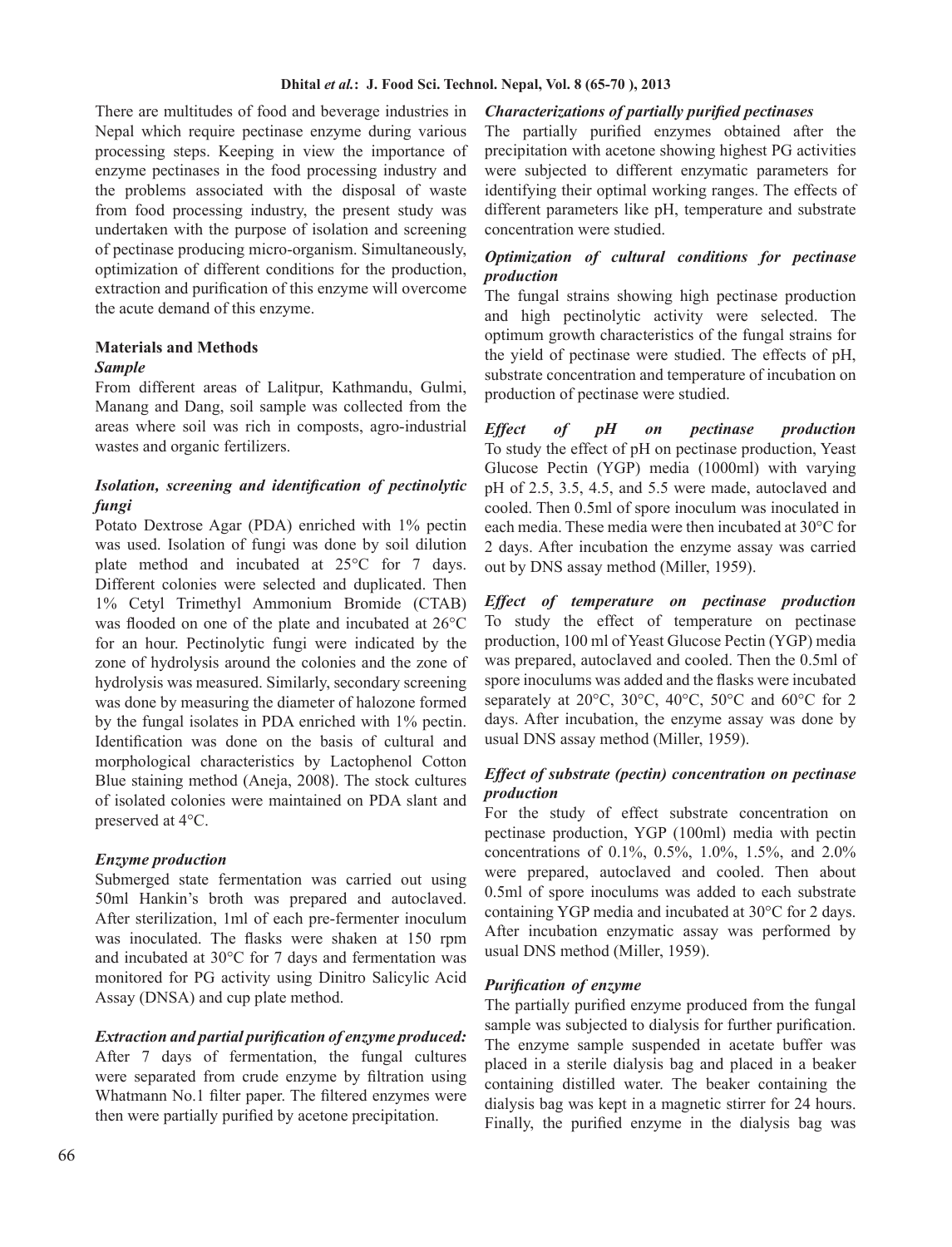poured into a sterile test tube and suspended in acetate buffer of pH 4.2.

## *Application of enzyme*

#### *Extraction of orange juice and enzyme treatment*

Mature ripened orange fruits (*Citrus sinensis*) were sorted, washed and peeled. The juice was extracted using a domestic juice extractor. The extracted juice was pasteurized at 85°C for 3 minutes to inactivate the natural fruit enzymes and cooled down to 4°C. Varying concentration of enzyme (0, 0.25, 0.5**,** 0.75 and 1%) was added. The samples were incubated at 40°C for 1hr. After incubation, the samples were heated at 85°C for 3 minutes to inactivate the enzyme.

## *Determination of Yield, Total Soluble Sugar and Clarity of juice*

The clarified juice was filtered using Whatman No. 1 filter paper. The volume of fruit juice obtained was measured using 100ml measuring cylinder. The TSS was determined using refractometer. For clarity, the juice was shaken and 10 ml portion of juice was centrifuged at 5000rpm for 10 min to remove pulp and coarse cloud particles. Percent transmittance and absorbance was determined at 560 nm by spectrophotometer.

## *Data Analysis*

The data were analysed using SPSS computer program (version 17.0). Analysis of Variance (ANOVA) in one way classification system was used in the study for testing the statistical significance of variation of mean at 5% level. The Least Significant Difference (LSD) was used to compare the significance difference between the different parameters at 5% level.

#### **Results and Discussion**

The study was carried out to isolate and screen pectinolytic organisms from environmental soil sample from different parts of Nepal for the production of valuable product pectinase. A total of 9 different soil samples [Lalitpur (3), Kathmandu (2), Gulmi (2), Manang (1) and Dang (1)] were collected and analyzed for the growth of fungal colonies. From those, 40 different colonies were screened primarily on the basis of hydrolysis around the colonies. Among them only 18 colonies were selected for enzyme production by secondary screening using PDA enriched with pectin. From microscopy and cultural characteristics, 14 strains were identified as genus *Aspergillus* whereas remaining four were found to be *Fusarium, Penicillium, Rhizopus ans Syncephalastium.* Submerged state fermentation was carried out for 7 days and analysis of crude enzymes produced by these 18 fungal isolates was done routinely at 24 hours interval for 5 days. The enzymes were partially purified by filtration followed by acetone precipitation. Out of 18 enzyme sample produced from 18 different fungal isolates, 3 enzyme samples produced from three isolates namely  $MG_1$ ,  $MM_1$  and  $TC_5$  ( $B_1$ ) were selected for enzyme characterization.The activities of these three enzymes were characterized on the basis of three factors namely; temperature of incubation, substrate (pectin) concentration and pH of the substrate.

| Table 1. Assay of enzymes at different temperatures |                                              |           |                               |                |  |
|-----------------------------------------------------|----------------------------------------------|-----------|-------------------------------|----------------|--|
|                                                     | Enzyme OD at 540nm at different temperatures |           |                               |                |  |
| <b>Samples</b>                                      | $25^{\circ}$ C                               |           | $37^{\circ}$ C $45^{\circ}$ C | $55^{\circ}$ C |  |
| $MM_1$                                              | 0.04                                         | 0.06      | $(1)$ 1()                     | 0.13           |  |
| MG <sub>1</sub>                                     | $0.04 \quad 0.07$                            |           | 0.20                          | 0.16           |  |
| $TC_{5}(B_{1})$                                     | 0.06                                         | $(1)$ (16 | 0.16                          | 0.14           |  |

|                                               | Enzyme OD at 540nm at various substrate concentrations |                                               |  |  |  |  |
|-----------------------------------------------|--------------------------------------------------------|-----------------------------------------------|--|--|--|--|
| <b>Samples</b>                                |                                                        | $0.3\%$ $0.5\%$ $1\%$ $1.5\%$ $2.0\%$ $2.5\%$ |  |  |  |  |
| MM <sub>1</sub> 0.10 0.01 0.02 0.02 0.04 0.04 |                                                        |                                               |  |  |  |  |
| MG <sub>1</sub> 0.14 0.01 0.01 0.02 0.06 0.06 |                                                        |                                               |  |  |  |  |
| $TC_s(B_1)$ 0.11 0.02 0.02 0.01 0.06 0.06     |                                                        |                                               |  |  |  |  |

| Table 3. Assay of enzymes at various pH of substrates |                                        |        |        |  |  |
|-------------------------------------------------------|----------------------------------------|--------|--------|--|--|
| <b>Enzyme</b>                                         | OD at 540nm at various pH of substrate |        |        |  |  |
| <b>Samples</b>                                        | pH 3.6                                 | pH 4.2 | pH 5.2 |  |  |
| $MM_1$                                                | 0.09                                   | 0.09   | 0.10   |  |  |
| MG <sub>1</sub>                                       | 0.08                                   | 0.11   | 0.12   |  |  |
| $TC_{5}(B_{1})$                                       | 0.11                                   | 0.11   | 0.11   |  |  |

From the three enzyme samples, enzyme sample MG, exhibited higher pectinolytic activity as compared to other two samples. It showed whitish margin with brownish black with conidial production and reverse was white to pale yellow on PDA. The growth characteristic of the fungi on PDA after 7 days of incubation revealed that colonies on PDA at 28°C were initially white and became greenish black with conidial production. Reverse was white to pale yellow and with growth produced in the agar. The microscopic result showed large, globular spore bearing heads and were tightly packed. Chains of conidia were also seen. The conidia were greenish in color. The feature resembled that of *Aspergillus niger.*

For the production of pectinase in optimum cultural condition the fungus was grown on Yeast Glucose media. Factors such as substrate concentration, pH of the substrate media and temperature were varied to analyze the optimum enzyme production by the fungus. The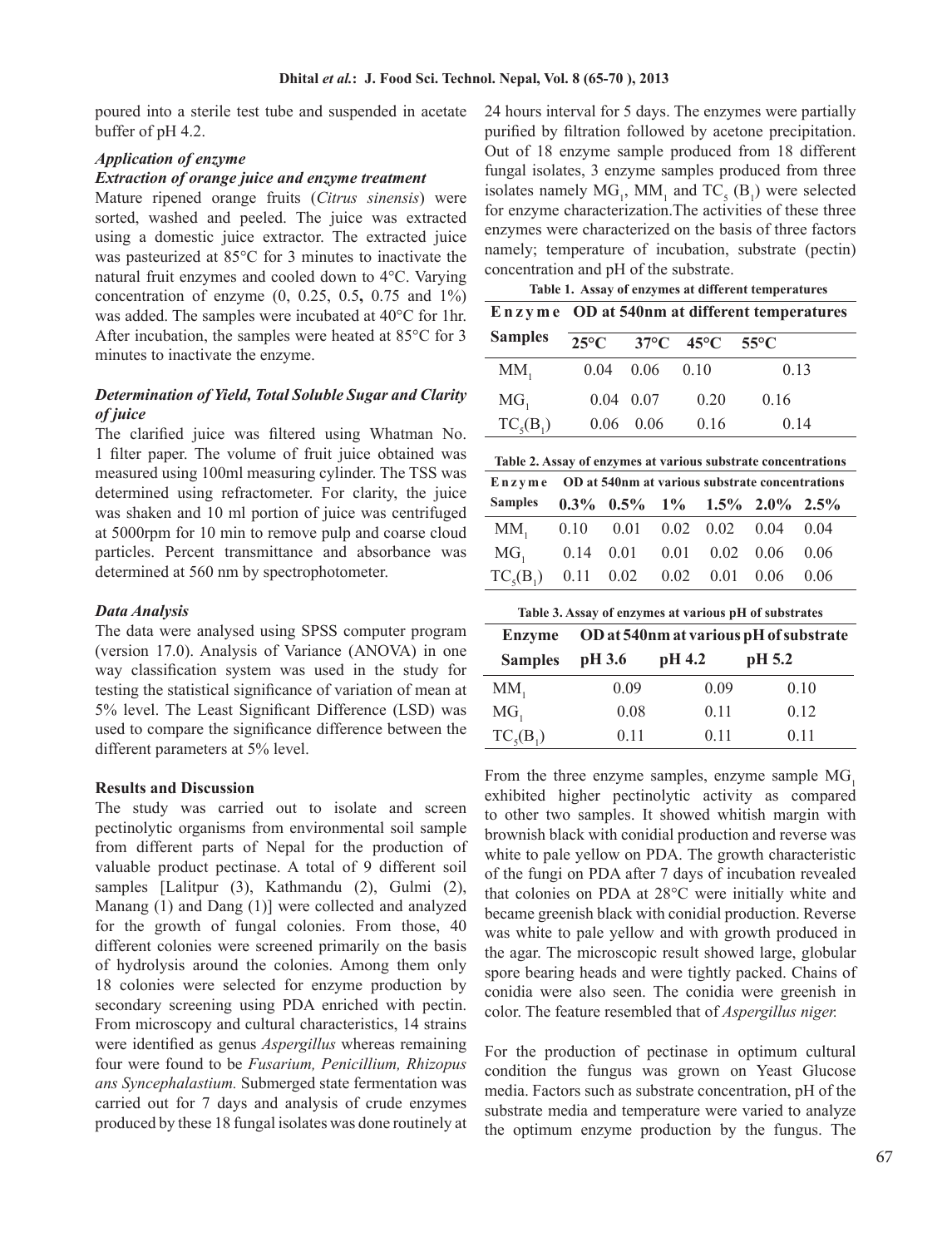maximum enzyme production was observed on the YGP media enriched with pectin at the concentration of 1.5% which was 21 U/ml (Figure 1). Similarly, maximum pectinase production i.e. 7U/ml was observed at pH 4.5 of YGP media (Figure 2). The optimum temperature for maximum enzyme production was found to be at  $30^{\circ}$ C. At this temperature, 32 U/ml enzyme was produced (Figure 3).The enzyme activity was found to be significantly related with substrate concentration, pH and temperature of incubation ( $p<0.05$ ).



**Figure 1. Effect of substrate concentration on**  pectinase production (Strain MG<sub>1</sub>)



**Figure 2. Effect of pH on pectinase production**  (Strain MG<sub>1</sub>)



**Figure 3. Effect of temperature on pectinase**  production (Strain MG<sub>1</sub>)

The yield of the orange juice and TSS increased as the concentration of the enzyme increased. Highest activity was observed in the enzyme concentration 1%, absorbance 0.75 at 540nm and enzyme activity of 20.9407 U/ml (Table 4).

**Table 4. Effect of different pectinase concentrations on yield and total soluble solids**

| Enzyme<br>concentration<br>$(\%)$ | Yield      |            | <b>Total Soluble</b><br>Solids (TSS) |                  | Absorbance<br>at 540nm |
|-----------------------------------|------------|------------|--------------------------------------|------------------|------------------------|
|                                   | Initial    | Final      | Initial                              | Final            |                        |
|                                   | volume(ml) | volume(ml) | $(^{\circ}Brix)$                     | $(^{\circ}Brix)$ |                        |
| 0                                 | 20         | 20         | 6                                    | 6                | 0                      |
| 0.25                              | 20         | 20.2       | 5                                    | 5.5              | 0.48                   |
| 0.5                               | 20         | 20.5       | 5                                    | 5.5              | 0.66                   |
| 0.75                              | 20         | 21.0       | 5                                    | 6                | 0.70                   |
| 1                                 | 20         | 21.7       | 5                                    | 7                | 0.75                   |

The present study revealed that all the 18 isolates have shown extracellular enzyme activity. Among the 18 fungal colonies assayed for the extracellular enzyme activity, majority of the fugal culture showed that the pectinase activity was decreasing after 48 hours of incubation. It might be due to the depletion of the nutrients, death phase of organisms or due to the production of pectinase in the medium as suggested by the previous report. The *Aspergillus niger* strain showed maximum activity after 24 hours of incubation and later on the activity started depleting when the incubation time was increased (Khairnar *et al*., 2009). Three fungal strains namely  $MM_1$ ,  $MG_1$  and  $TC_5(B)$  were selected on the basis of maximum diameter of halozone formation on the media enriched with pectin. These three fungal strains were selected for further study. The isolated fungal strains were characterized on the basis of pectinase production using three parameters i.e. temperature, pH and substrate concentrations. The enzyme produced by these three isolates were assayed varying the temperature of incubation  $(25-55\degree C)$ , the substrate concentrations  $(0.3\% - 2.5\%)$ , and varying the pH of the substrate  $(3.6 -$ 5.2). The enzyme activity was found to increase within temperature range of 45°C-55°C. The enzyme showed highest activity at temperature of 55°C which indicates the pectinolytic enzymes are active at high temperatures. But, the activity of enzymes decreases when temperature is further increased. In a similar research on pectinase, the activity of enzyme activity remained stable up to 70°C. The assay of the three enzymes using various concentrations of substrate showed that the enzyme activity increased up to 2% substrate concentration and then remained stationary on increasing the substrate concentration. This may be due to fact that at high substrate concentration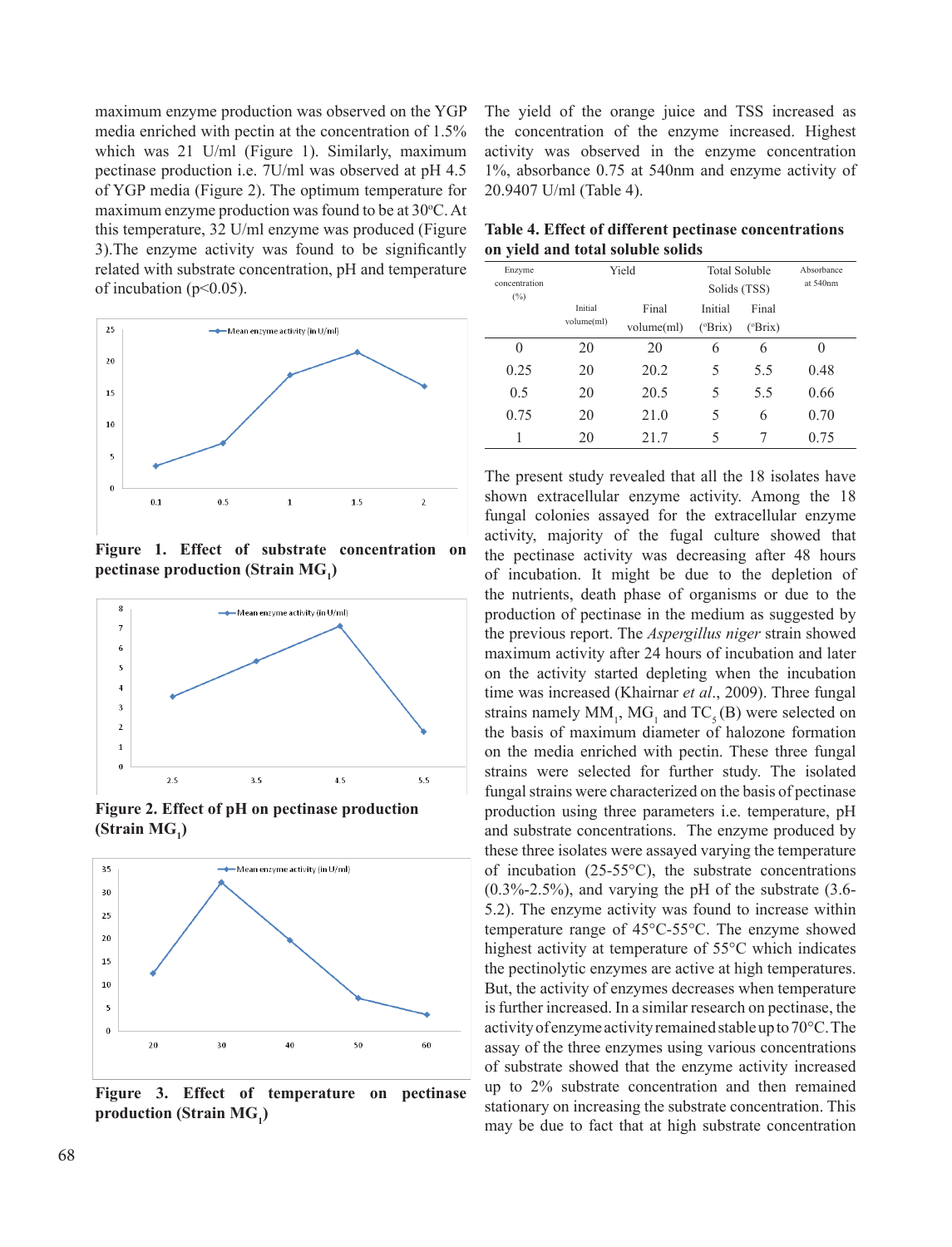no more enzymes are available free for carrying the reaction (or catalysis) since the enzyme is constant. The partially purified enzymes were assayed for the activity in varying pH condition of the substrate media. Maximum pectinase production was observed at pH 5.2, which indicates that slightly acidic condition is suitable for the production of pectinase. It has been reported that the exopolygalacturonase and endopolygalacturonase obtained from *Aspergillus niger* URM4645 showed its maximum activity at pH 7.0 and 5.0 respectively (De Holanda Cavalcanti Macial *et al*., 2011). Fahmy *et al*., (2008) found that the pectinase isolated from *Aspergillus niger* has optimum activity at pH 5.0. Among the enzyme produced from the various fungal strains,  $MG<sub>1</sub>$  showed higher pectinolytic activity as compared to other two isolates. Three different parameters namely substrate concentration, pH of the substrate and temperature of incubation were taken for optimization. The media cultures were tested for pectinase production for two days. The fungus inoculated into the YGP media with different concentrations of substrate showed that 21U/ml enzyme was produced at 1.5% substrate concentration. The maximum yield of pectinase was obtained at pectin concentration of 1.5% by *Penicillium spp* (Patil and Chaudhari, 2009).Similarly, by doing the assay of the fungus inoculated into YGP media of different pH showed maximum pectinase production at pH 4.5 shown in figure 4.2. I.e. 7U/ml enzyme was produced. It was also found that maximum production of pectinase from *Aspergillus niger* and *Aspergillus awamori* was observed at pH 5.0 (Suresh *et al*., 2009; Suresh and Viruthagiri, 2010). These findings are very close to our results which indicate that the result obtained must be true for the pectinase production from *Aspergillus spp*. The optimum temperature for the enzyme production was found to be at 30°C as shown in figure 4.3, i.e. 32U/ml enzyme was produced at 30°C. So, the maximum enzyme production was observed at normal temperature (30°C) at which majority of fungi are found to grow. The On the enzyme application, the yield of the orange juice, TSS and absorbance increased as the concentration of the enzyme increased. The result of <sup>o</sup>Brix analysis on enzyme treated orange juice indicated a slight increase in soluble solids in enzyme concentration of 1%. Earlier studies have also revealed a similar kind of result where they changed from 6.0 to 6.2 and 8.6 to 11.20

## **Conclusions**

The demand of industrially important enzymes in food industries is rising enormously. So, research should be done to alleviate the demand of these enzymes. Pectin degrading enzyme like pectinase has received a great attention because of their wide application and economic

benefits. On the other hand the production of pectinases for industrial application can be achieved by growing the potent organisms in a cheap substrate. The fungal isolate MG<sub>1</sub> could be potential candidate for industrial production of pectinase. It is thought that more efficient strains with enzymes with required quality could be isolated if the search for such organisms is carried out over different ecological regions of Nepal. In addition more specific and quality research work as well as development of gene cloning technique to produce the enzymes in large scale so as to meet industrial demands.

## **References**

- Aneja KR (2008). Experiments in Microbiology, Plant pathology and Biotechnology,  $4<sup>th</sup>$  edn. New Age International (P) limited publishers, Ansari Road, Daryagunj, New Delhi.
- De HolandaCavaalcantiMaciel M, Herculano PN, Porto TS, Teixeira MFS, Moreira KP and de Souza-Motta CM (2011) production and partial characterization of pectinase from forage palm by *Aspergillusniger* URM4645. *Afr J of Biotechnol*. 10 (13): 2469-2475.
- Jayani RS, Saxena S and Gupta R (2005) Microbial pectinolytic enzymes: A review. *Process Biochem*.40:2931-2944.
- Khairnar Y, Vamsi KK, BorasteA , Gupta N, Trivedi S, Patil P, Gupta G, Gupta M, Jhadav A, Mujapara A, Joshi B., Mishra D (2009). Study of pectinase production in submerged fermentation using different strains of *Aspergillusniger. Int. J. Microbiol. Res.***1** (2):13-17.
- Miller LG (1959) Use of dinitrosalicylic acid reagent for the determination of reducing sugar. *Anal Chem*.31:426-473.
- Patil SR and DayanandA (2006) Optimization of process for the production of fungal pectinases from deseeded sunflower head in submerged and solidstate conditions. *Biosource Technol.*97: 2340-2344.
- Patil NP and Chaudhari BL (2009) Production and Purification of pectinase by soil isolate *Penicillium*  sp and search for better agro-residue for its SSF. *Recent Research Sci Technol. 2(7): 36-42*
- Patil, N. P. and Chaudhari, B. L. (2010) Production and purification of pectinase by soil isolate *Penicillum*spp and search for better agro-residue for its SSF. *Recent Research in Science and Technology* 2010, 2(7): 36- 42.
- Rangarajan V, Rajasekharan M, Ravichandran R, Sriganesh K and Vaitheeswaran R (2010) Pectinase production from orange peel extract and dried orange peel solid substrates using *Aspergillusniger*. *Int J Biotechnol. Biochem*. 6(3): 445-453.